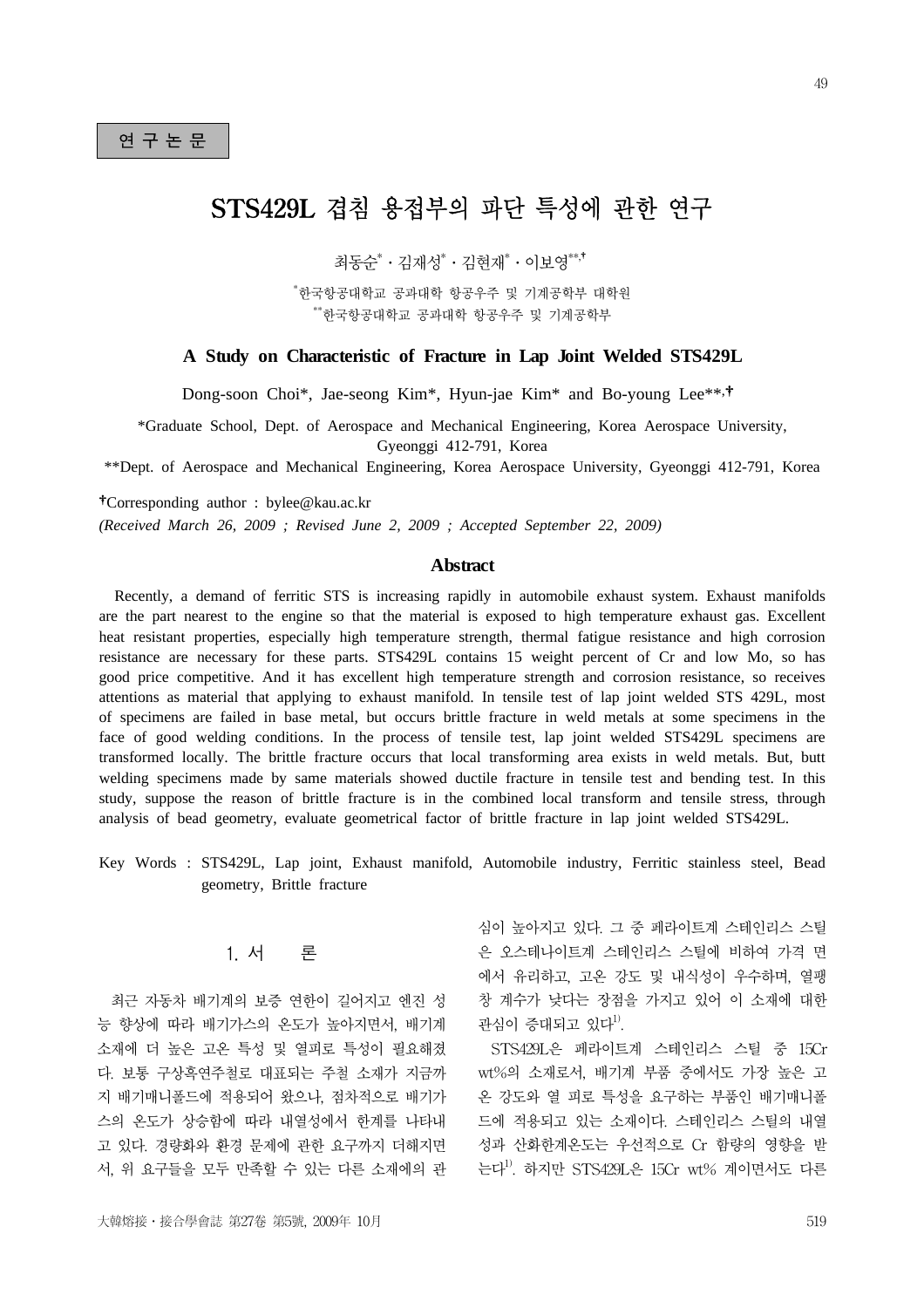배기매니폴드용 18Cr wt% 소재인 STS 430J1L에 버금 가는 산화 한계온도(950℃)와 고온 강도(21N/mm<sup>2</sup>, at 900℃)를 가지고, 고온 내식성이 우수하여 향후 지속적 으로 적용될 것으로 기대가 되는 소재이다<sup>1-2)</sup>

STS430LNb wire를 사용한 STS429L의 MAG 맞대기 용접부의 인장 강도는 모재와 비슷하며 용접 금속에서 연성 파단이 발생한다고 밝혀져 있다.<sup>3)</sup> 하지만 실제 배 기매니폴드의 제작 현장에서는 제품의 복잡한 형상으로 인한 성형 시의 공차 발생 및 가공의 난해함 등을 이유 로 맞대기 이음을 사용하지 않고, 겹침 이음을 사용한 다. 따라서 현장 용접 조건을 최대한 모사하고 올바르게 적용하기 위해서 겹침 이음에 대한 정적 강도 및 파단 특성을 연구할 필요가 있다. 이는 차체에 장착된 배기매 니폴드의 경우 높은 고온에 의한 피로 및 엔진, 차체에 서 오는 진동에 의한 피로 또한 손상을 일으키는 원인 이 되기 때문이다.

이에 본 연구에서는, 단순 인장 실험으로 배기매니폴 드 소재의 기초적인 겹침 용접 이음의 파단 특성을 용 접부 단면 형상 분석을 통해 확인하고자 하였으며, 실제 차량 테스트에서 활용할 수 있는 조건을 확보하기 위해 엄격한 용접 조건을 선정하였다.

## 2. 실험방법

## 2.1 사용 재료

본 실험에 사용한 재료는 STS429L이며, 두께 2mm의 냉간 압연재이다. 용접 와이어는 STS430LNb 재질의 Solid wire로, 두 소재의 화학 조성은 Table 1과 같다. Table 2는 STS 429L의 기계적 물성을 보여주고 있다.

## 2.2 겹침 이음 용접

Table 1 Chemical compositions of STS429L sheet and STS430LNb wire (wt%)

|                |                    |      |  |  | $Cr \mid M_D \mid N_D \mid N_i \mid S_i \mid M_D$ |                                                                  |  |
|----------------|--------------------|------|--|--|---------------------------------------------------|------------------------------------------------------------------|--|
| Base<br>metal  | <b>STS</b><br>429L |      |  |  |                                                   | $0.007$   15.0   0.01   0.33   0.13   1.02   0.27   0.02   0.001 |  |
| Filler<br>wire | STS<br>$430$ LNb   | 0.01 |  |  |                                                   | $ 18.5  -  0.45  -  0.50  0.50   0.013   0.003$                  |  |

Table 2 Mechanical properties of STS429L

|                    | Yield<br>Strength<br>[MPa] | Tensile<br>Strength<br>[MPa] | Max.<br>Bending<br>Strength<br>[MPa] | Fracture<br>Elongation $[\%]$ |  |
|--------------------|----------------------------|------------------------------|--------------------------------------|-------------------------------|--|
| <b>STS</b><br>429L | 360                        | 480                          | 640                                  | 19                            |  |

본 실험에 사용한 용접기는 Hitachi社의 350CAⅡ 용 접기이며, 보호가스로는 Ar 98%+O2 2% 혼합가스를 사 용하여 PB(아래보기 필릿) 자세의 MAG 용접을 실시하 였다. 본연구에서는 다양한 용접부의 형상을 제작하여 형상 인자에 의한 파단 특성을 도출하기 위하여 Fig. 1 에 나타낸 용접 조건과 입열량을 변화시켜 기초실험을 통하여 우선적으로 적정한 용접 조건의 범위를 도출하 였다. 기초실험에서 선정한 용접 조건 범위와 생산 현장 의 용접 속도를 고려하여 용접 속도를 60cm/min, CTWD를 13mm로 고정하여 Table 3과 같이 8개의 조 건을 선정하였으며, 200mm\*130mm의 STS429L 판재를 5mm 겹쳐 용접하였다.

## 2.3 인장 시험

인장 시험에 사용된 시험기는 Shimadzu社의 AG-10TA이며, 인장 속도는 Test speed를 50mm/min로 하 여 시험을 진행하였다. 인장 시험 시편의 채취 및 제작 은 Fig. 2와 같이 KS표준 규격<sup>5)</sup>을 따랐다.



Table 3 Welding conditions and results of lap joint tensile test

| N <sub>O</sub> | Heat input<br>(kJ/cm) | Teaching<br>distance<br>(mm) | Torch angle<br>°) | Number of<br>weldment.<br>fracture<br>specimens |
|----------------|-----------------------|------------------------------|-------------------|-------------------------------------------------|
| No. 1          | 2.17                  | 0.5                          | 45                | 0/5                                             |
| No. 2          | 2.17                  | 0.5                          | 50                | 1/5                                             |
| No. 3          | 2.17                  | 0.5                          | 60                | 0/5                                             |
| No. 4          | 2.17                  | 1.0                          | 50                | 1/5                                             |
| No. 5          | 1.78                  | 0.5                          | 50                | 1/5                                             |
| No. 6          | 1.97                  | 0.5                          | 50                | 1/5                                             |
| No. 7          | 2.39                  | 0.5                          | 50                | 0/5                                             |
| No. 8          | 2.60                  | 0.5                          | 50                | 0/5                                             |

50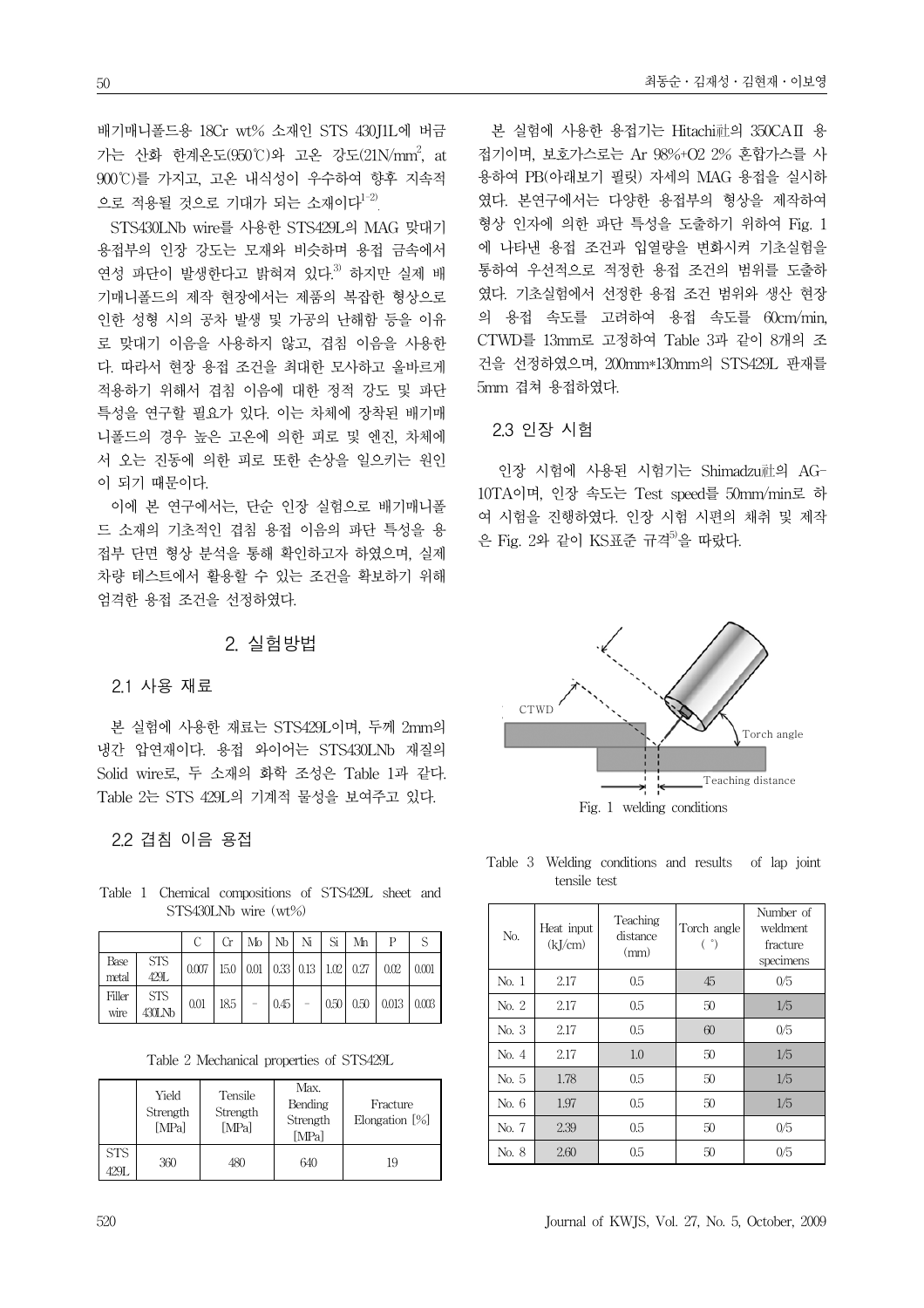

Fig. 2 Schematic illustration of making specimens

## 3. 실험 결과 및 고찰

## 3.1 인장 시험 결과

겹침 이음과 모재 및 맞대기 이음의 인장 강도<sup>3)</sup>를 비 교한 데이터를 Table 4에 나타내었다. 겹침 이음 시편 은 전체적으로 모재나 맞대기 이음의 인장강도 값에 비 해 낮게 측정되었으며, 이는 겹침 이음에서 나타나는 형 상적인 특징으로 인해 토우부 및 루트부가 응력이 집중 되는 노치로 작용하여 상대적으로 낮은 값이 나온 것으 로 판단된다.

겹침 이음의 각 용접 조건 당 5개 시편의 인장 시험 을 실시한 결과 총 40개의 시편 중 36개의 시편은 모재 에서 연성 파단이 발생하였다. 이는 모두 용접부에서 파 단이 발생한 맞대기 이음의 인장 시험과는 다른 결과로  $^{3)}$ , 덧살을 제거하지 않고 인장 시험을 실시함에 따라 보강 덧살로 인한 인장 하중 분산이 그 원인인 것으로 판단된다.

세부적인 파단 양상을 Table 3에서 살펴보면, 4개의 조건에서 각 1개씩의 용접부 파단이 발생하였다. 용접부 파단은 파단부 단면의 수축이 거의 보이지 않은 순간적 인 파단으로, 파단 위치 또한 HAZ나 fusion line이 아닌 용접 금속을 가로질러 발생하였다. 이전 맞대기 용접을 실시한 시험편의 경우 모든 시험편이 용접부에서 연성 파단의 양상을 보였으나<sup>3)</sup>, 겹침 용접의 경우 동일한 조 건에서 용접하였음에도 불구하고 맞대기 이음과는 달리

Table 4 Tensile properties of base metal, butt joint and lap joint of STS429L

|                              |               | Butt  | Lap joint               |                         |  |  |
|------------------------------|---------------|-------|-------------------------|-------------------------|--|--|
|                              | Base<br>metal | joint | failed at<br>base metal | failed at<br>weld metal |  |  |
| Tensile<br>strength<br>(MPa) | 510           | 510   | 462                     | 448                     |  |  |
| Elongation<br>$(\%)$         | 19            | 16    | 16                      | 10                      |  |  |

일부 용접부에서 순간적인 파단이 발생하였다. 이는 고 입열 조건으로 용접한 STS 400계열의 경우 상온 인장 시험 시 모재 파단이 일어나는 것을 볼 때<sup>4)</sup>, 고온에서 나타나는 크롬탄화물(Cr<sub>23</sub>C<sub>6</sub>, Cr7C3)과 같은 입계 석출 물 등에 의한 파단보다는 용접부의 형상이 더 큰 영향 을 준 것으로 판단된다.

## 3.2 단면 형상 분석

## 3.2.1 표준 규격 형상 인자의 분석

용접부 단면 형상 측정은 우선 Fig. 3과 같이 KS 표 준 규격6)에 정의된 Penetration, 각장(Leg length)을 측 정하였으며, 각 치수가 파단 형태에 미친 영향을 보기 위하여 측정 결과를 파단 위치별로 분류하여 Fig. 4에 나타내었다. Fig. 4에서 제외된 형상 인자인 목두께는 이론 목두께로, 각장을 양변으로 하는 이등변삼각형의 높이에 해당하여 {(각장)/ $\sqrt{2}$ }로 나타낼 수 있어 각장 의 길이에 비례하므로 제외하였다.

각장은 KS표준 규격<sup>5)</sup>에서의 정의에 따라 용접 금속 에 내접하는 직각이등변삼각형의 한 변의 길이를 적용 하였다. 그 결과 No. 3과 4의 시편을 제외하고 모든 시 편의 각장 1이 모재 두께인 2mm를 넘는 것으로 나타났



Fig. 3 KS standard geometry factors



Fig. 4 Results of analysis on KS standard geometry factors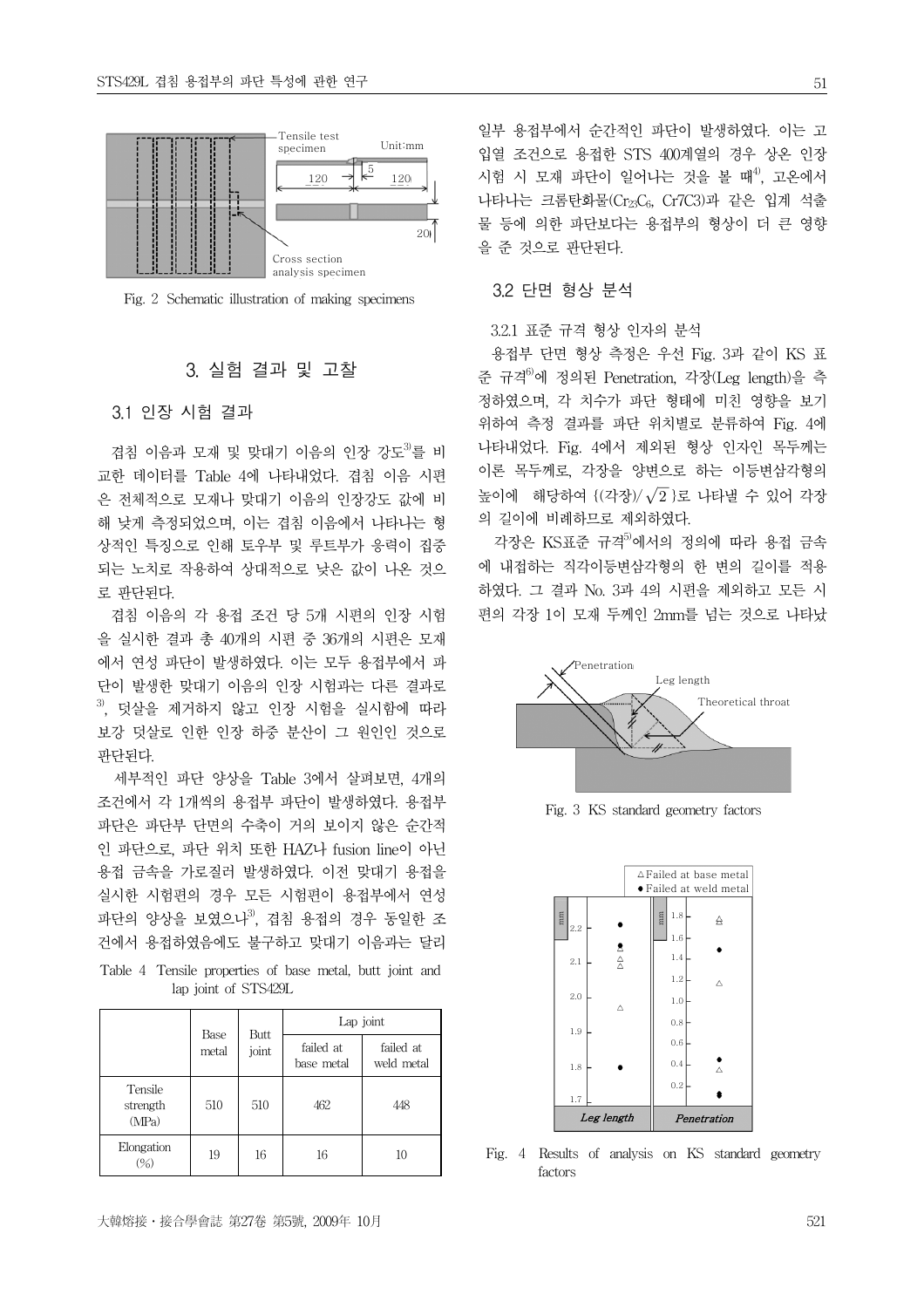으며, No.3 시편도 1.97mm로 모재 두께에 거의 근접한 것으로 나타났다. 순간적인 파단이 발생한 시편 중 No.4 시편은 각장 1의 길이가 1.8mm로 나타나, 기본적으로 변형 집중 부위의 두께가 부족할 경우 인장 하중이 집 중되면서 취성 파단과 같이 용접 금속이 순간적으로 파 손된 것으로 판단된다. 또한 각장의 길이가 2.15mm 이 상인 경우에도 용접 금속의 순간적인 파단이 일어났다. 덧살은 일반적으로 인장 시험 시 하중을 분산시켜 주는 역할을 하지만, 인장 초기에 국부 변형이 발생하는 겹침 인장시편의 경우 일정 두께 이상의 덧살은 국부 변형 부위의 변형 진행을 방해하여, 인장 시험기에서 더 큰 인장 하중이 인가되어도 변형이 완료되지 않아 복합 하 중을 변형 부위에 집중시키는 것으로 판단된다.

Penetration은 0.5mm 이내의 작은 값에서 용접 금속 에서 순간 파단이 발생하는 경향을 보였으나, No. 2 시 편에서 1.49mm의 값에서도 용접 금속의 순간적인 파단 이 발생하여, 용접 금속 파단에 영향을 미치는 주요한 인자라고 판단하기엔 충분치 않다.

#### 3.2.2 표준 규격 외 형상 인자의 분석

KS 표준 규격은 구조물의 바람직한 이음부 설계를 목적으로 규정된 것으로, 용접성에 하자가 없어 구조재 로 많이 사용되는 재료와 형상을 바탕으로 제안되었다. 그러므로 최근까지 용접성에 대한 연구가 충분하지 않 아, 구조재로 사용하지 않은 박판재의 페라이트계 스테 인리스 스틸에 표준 규격을 그대로 적용하는 것은 바람 직하지 않다.

No.5의 시편 용접부 단면의 인장 시험 전의 형상과 인장 시험 후 모재와 용접부에서 각각 파단이 발생한 시편의 단면을 Fig. 5에 나타내었다. 박판재 겹침 이음 의 인장 시험은 특징적으로 인장 시험 중 루트부와 토 우부에서 국부적인 소성 변형이 집중적으로 일어나고, Fig. 5의 b)에서 보는 바와 같이 모든 용접 금속 파단 시편이 두 부위 중 상판 쪽의 변형 부위에서 용접 금속 을 횡단하여 순간적으로 파단이 발생하였다. 따라서 상 판에만 존재하는 루트부의 노치 형상과 국부적인 다축



Fig. 5 Results of tensile test (No. 5) a) Failed at base metal b) Failed at weld metal

응력 집중이 이 용접 금속의 파단에 영향을 미쳤다고 판단할 수 있다. 실제 시편의 경한 정도를 확인하기 위 해 인장 시험 전후에 경도 시험을 실시하여 평균값을 table 5에 나타내었으며, 그 중 No. 2 시편의 수평 경도 분포를 fig. 6과 Fig. 7에서 보여주고 있다.

x축의 거리는 상판의 fusion line을 0으로 한 거리이 며, 측정 간격은 0.2mm이다. Fig 6과 fig. 7에서 보는 바와 같이 인장 시험 전의 경우 평균적으로 180 (HV 0.2) 정도의 경도 분포를 보였으나, 인장 시험 후 파단 면을 중심으로 왼쪽편의 경도가 다른 부위에 비하여 평 균 250 (HV 0.2)으로 높게 측정되었다. 이는 파단면의 가까운 곳부터 국부적인 경도 상승이 진행되었음을 의 미한다. 결국, 다축 응력의 집중과 노치 형상의 존재는 겹침 이음의 인장 시험 시 용접 금속의 경도를 상승시 키고 이에 따라 취성 파단과 같이 순간적으로 파손시킨 다.

지금까지의 분석들을 토대로 하여 표준 형상 인자보다 는 국부 변형 부위를 기준으로 하는 형상 인자의 분석 이 필요하다고 판단하여 Fig. 8과 같이 L<sub>1</sub>, L<sub>2</sub>,  $\theta$ ,  $\theta$ 의 형상 인자를 설정하였다. 또한 각 인자를 측정하여 그 결과를 Fig. 9에 나타내었다.

Table 5 Average of the hardness value before and after tensile test

| 측정부위   | 인장이전경도<br>(HV <sub>0.2</sub> ) | 이장이후경도<br>(HV <sub>0.2</sub> ) |  |  |
|--------|--------------------------------|--------------------------------|--|--|
| STS429 | 180±30                         | 280±30                         |  |  |



Fig. 6 Horizontal hardness distribution of No. 2 specimen before tensile test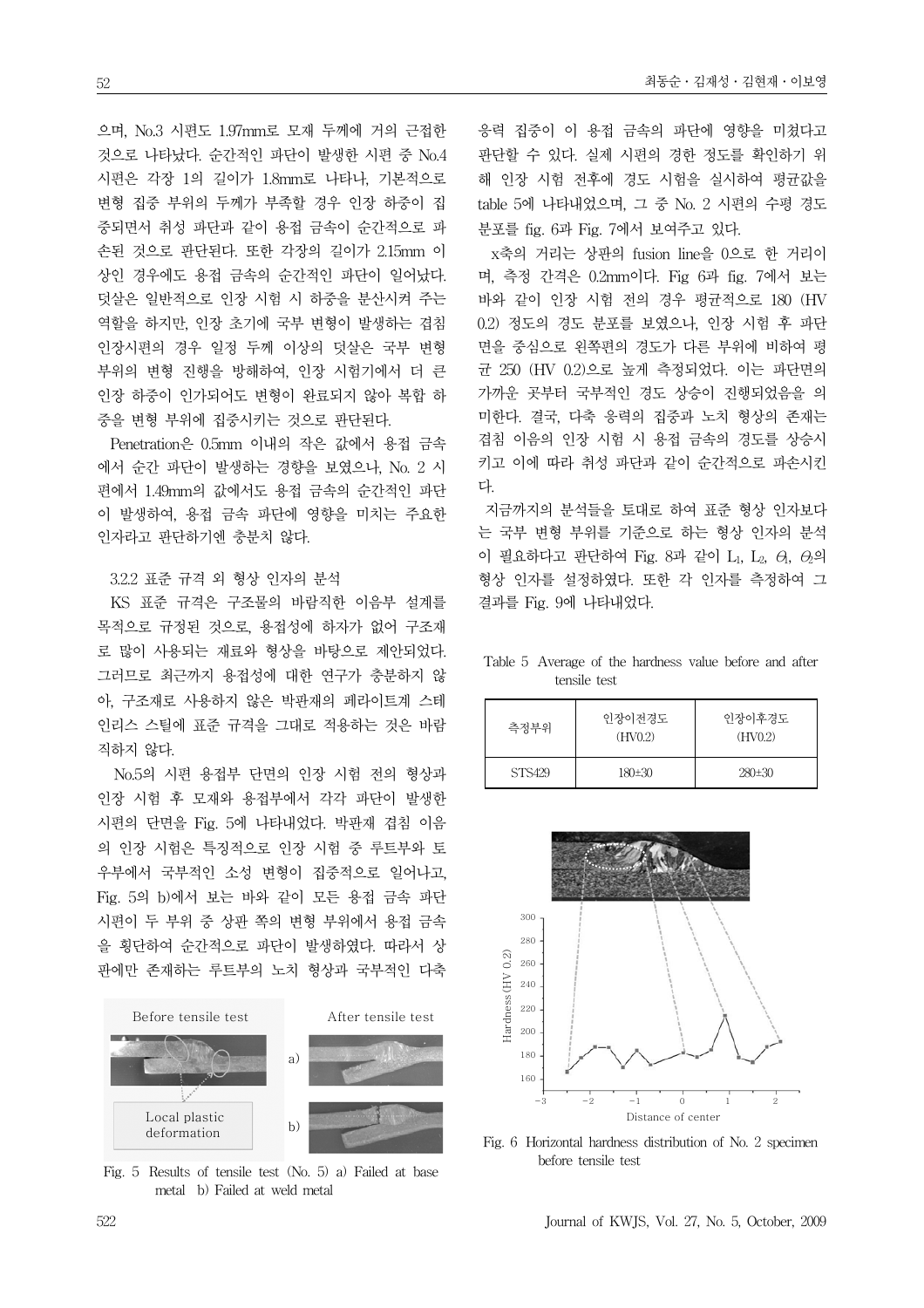

Fig. 7 Horizontal hardness distribution of No. 2 specimen after tensile test



Fig. 8 Additional geometry factors



Fig. 9 Results of analysis on additional geometry factors

| No.            | $L_1/L_2$<br>$(tan\theta)$ | a     | Actual<br>deformation<br>angle <sup>°</sup> | error<br>(%) |
|----------------|----------------------------|-------|---------------------------------------------|--------------|
| 1              | 0.298                      | 16.6  | 17.08                                       | 2.8          |
| $\overline{2}$ | 0.312                      | 17.31 | 17.86                                       | 3.1          |
| 3              | 0.277                      | 15.51 | 15.90                                       | 2.5          |
| 4              | 0.330                      | 18.25 | 18.89                                       | 3.4          |
| 5              | 0.470                      | 25.16 | 25.91                                       | 2.9          |
| 6              | 0.351                      | 19.36 | 20.13                                       | 3.8          |
| 7              | 0.276                      | 15.42 | 15.80                                       | 2.4          |
| 8              | 0.240                      | 13.48 | 13.74                                       | 1.9          |

Table 6 Comparisons of  $\Theta$  and actual deformation angle

분석에서 각장의 변화에 따른 용접 금속의 순간적인 파 단이 발생하지 않는 범위를 알 수 있었으나, 그 범위가 1.95-2.15mm 정도로 매우 좁고 실측 시 오차에 의한 한계가 존재하여 용접 금속의 순간적인 파단의 원인으 로 판단하기에는 무리가 있다.

L2는 하판의 각장으로, 7mm 정도를 기준으로 길이가 부족할 경우 용접 금속에서 취성 파단과 같은 순간적인 파손이 일어났다. L1의 길이가 동일할 때 L2의 길이가 짧으면 겹침 이음 인장 시험 시 변형 부위의 변형 각도 가 증가하여 루트부의 다축 하중도 증가하는 것으로 판 단된다. 만약 인장 시험 중 변형 집중 부위에서만 변형 이 발생하고 상판과 하판이 인장 방향과 완전히 일치한 다고 가정한다면, 이 변형 각도는 L1과 L2를 양변으로 하는 직각삼각형의 L2쪽 예각, 즉 θ1과 같아진다. 이러 한 가정은 Fig. 5에서 보는 바와 같이 실제 인장 시험 후 시편의 단면을 볼 때 상당히 적절하다는 것을 알 수 있다. 실제 인장 시험 후 시편이 변형된 각도와 θ1을 비교해 보면 Table 6에서 보는 바와 같이 거의 일치함 을 확인할 수 있으며 θ1이 17도 이상일 경우 용접 금속 에서 파단된다. 이는 자동차 배기 매니폴드 소재로 주로 사용하고 있는 페라이트계 스테인리스 스틸의 겹침 이 음에 대한 안정화된 용접조건을 확보하기 위해서는 KS 표준 규격에서 규정하고 있는 각장만을 적용하는 것보 다 상판과 하판의 각장을 변수로 구분하여 적용하는 것이 적절하다고 사료된다.  $\theta$ 은 tan<sup>-1</sup>(L<sub>1</sub>/L<sub>2</sub>)이므로  $\theta$ 의 직접 측정이 곤란한 경우 L1과 L2의 길이를 측정하여 그 비 를 사용할 수도 있다. Table 6에 나타낸 L1/L2의 비가 약 0.3 이상일 경우 용접 금속에서 취성 파단과 같은 순 간적인 파손이 발생하였다.

## 4. 결 론

페라이트계 스테인리스 스틸인 STS 429L의 겹침 용

L1은 표준 규격에서의 각장과 같다. 표준 형상 인자의